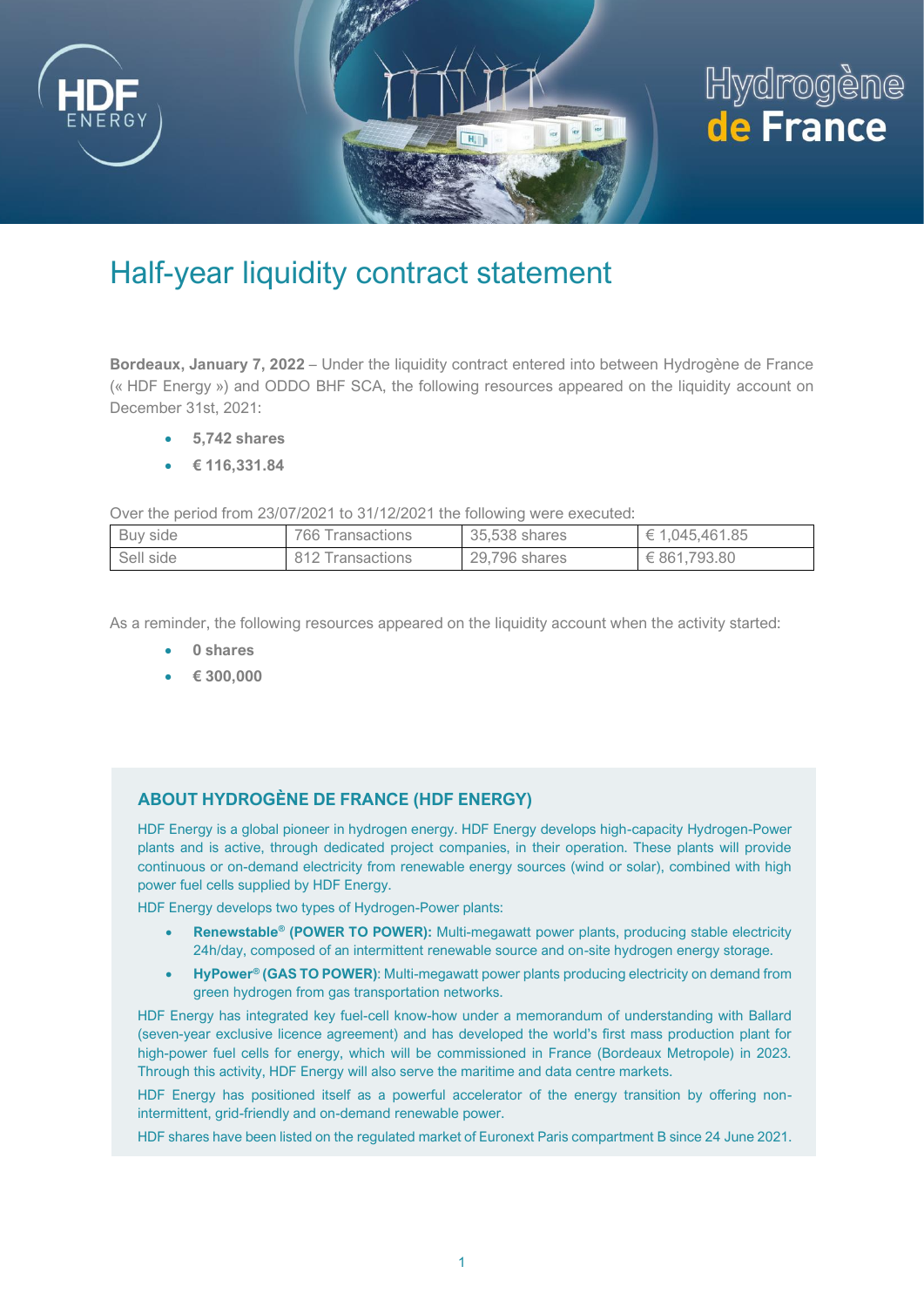

## **Contacts**

**Investor Relations Press Relations** Olivier LAMBERT + 33 (0)1 53 67 36 33 [hdf-energy@actus.fr](mailto:hdf-energy@actus.fr)

Serena BONI +33 (0)4 72 18 04 92 sboni@actus.fr

|              |                         | <b>Buy Side</b>          |                                |                          | <b>Sell Side</b>    |                                |
|--------------|-------------------------|--------------------------|--------------------------------|--------------------------|---------------------|--------------------------------|
| Date         | Number of<br>executions | Number of<br>shares      | <b>Traded volume</b><br>in EUR | Number of<br>executions  | Number of<br>shares | <b>Traded volume</b><br>in EUR |
| <b>Total</b> | 766                     | 35,538                   | 1,045,461.85                   | 812                      | 29,796              | 861,793.80                     |
| 23/07/2021   |                         | 10                       | 304.50                         |                          | $\overline{0}$      |                                |
| 26/07/2021   | $\overline{4}$          | 100                      | 3,110.00                       |                          | $\overline{0}$      |                                |
| 27/07/2021   | 4                       | 110                      | 3,389.50                       |                          | $\Omega$            |                                |
| 28/07/2021   | 4                       | 100                      | 3,062.50                       |                          | $\mathbf 0$         |                                |
| 29/07/2021   | 3                       | 100                      | 3,080.00                       |                          | 0                   |                                |
| 02/08/2021   | $\overline{7}$          | 400                      | 12,470.00                      |                          | $\Omega$            |                                |
| 03/08/2021   | 6                       | 553                      | 16,883.55                      |                          | $\overline{0}$      |                                |
| 04/08/2021   | 9                       | 323                      | 9,899.55                       | $\overline{a}$           | $\mathbf 0$         |                                |
| 05/08/2021   | 8                       | 255                      | 7,814.70                       |                          | $\mathbf{0}$        |                                |
| 06/08/2021   | 0                       | $\sim$                   |                                | $\hbox{9}$               | 200                 | 6,250.00                       |
| 09/08/2021   | $\overline{7}$          | 345                      | 10,759.50                      |                          | $\mathbf{0}$        |                                |
|              |                         | 150                      |                                |                          | $\Omega$            |                                |
| 10/08/2021   | $\overline{2}$          |                          | 4,702.50                       |                          |                     |                                |
| 11/08/2021   | 7<br>$\overline{0}$     | 201                      | 6,271.20                       | 3                        | 100                 | 3,130.00                       |
| 12/08/2021   |                         |                          |                                | $\sqrt{3}$               | 100                 | 3,135.00                       |
| 13/08/2021   | 11                      | 401                      | 12,571.40                      | 1                        | 1                   | 31.40                          |
| 16/08/2021   | 9                       | 400                      | 12,490.00                      | i.                       | $\Omega$            |                                |
| 17/08/2021   | 12                      | 468                      | 14,451.00                      | $\frac{5}{2}$            | 300                 | 9,355.00                       |
| 18/08/2021   | $\overline{4}$          | 200                      | 6,160.00                       |                          | 200                 | 6,190.00                       |
| 19/08/2021   | 6                       | 400                      | 12,300.00                      | $\overline{4}$           | 349                 | 10,833.90                      |
| 20/08/2021   | 10                      | 292                      | 9,023.60                       | 1                        | 1                   | 31.00                          |
| 23/08/2021   | 3                       | 155                      | 4,781.75                       | $\overline{\phantom{0}}$ | $\overline{0}$      |                                |
| 24/08/2021   | 7                       | 400                      | 12,370.00                      | 3                        | $\overline{4}$      | 124.00                         |
| 25/08/2021   | 1                       | 200                      | 6,180.00                       | 6                        | 400                 | 12,440.00                      |
| 26/08/2021   | $\overline{7}$          | 200                      | 6,220.00                       | $\bar{a}$                | $\Omega$            |                                |
| 27/08/2021   | 3                       | 150                      | 4,672.50                       | 6                        | 400                 | 12,500.00                      |
| 30/08/2021   | 12                      | 375                      | 11,707.50                      | $\overline{2}$           | 200                 | 6,275.00                       |
| 31/08/2021   | 10                      | 400                      | 12,500.00                      | $\overline{2}$           | 100                 | 3,145.00                       |
| 01/09/2021   | 18                      | 800                      | 24,828.50                      | $\mathbf 5$              | 150                 | 4,687.50                       |
| 02/09/2021   | 6                       | 200                      | 6,215.00                       | $\overline{7}$           | 550                 | 17,250.00                      |
| 03/09/2021   | 12                      | 489                      | 15,297.90                      |                          | $\overline{0}$      |                                |
| 06/09/2021   | 12                      | 502                      | 15,712.40                      | 7                        | 420                 | 13,278.75                      |
| 07/09/2021   | 8                       | 200                      | 6,220.00                       | $\overline{2}$           | 102                 | 3,192.60                       |
| 08/09/2021   | 4                       | 71                       | 2,201.00                       | 1                        | 3                   | 93.60                          |
| 09/09/2021   | 15                      | 400                      | 12,397.40                      | $\overline{4}$           | 200                 | 6,220.00                       |
| 10/09/2021   | 8                       | 213                      | 6,611.90                       | 3                        | 72                  | 2,239.20                       |
| 13/09/2021   | 9                       | 255                      | 7,884.50                       | 1                        | 200                 | 6,200.00                       |
| 14/09/2021   | 13                      | 727                      | 22,293.50                      | $\overline{7}$           | 238                 | 7,394.80                       |
| 15/09/2021   | 7                       | 600                      | 18,097.50                      | $\overline{4}$           | 51                  | 1,558.05                       |
| 16/09/2021   | $\overline{7}$          | 200                      | 5,917.35                       | $\hbox{9}$               | 422                 | 12,499.00                      |
| 17/09/2021   | 17                      | 601                      | 17,514.50                      | 3                        | 101                 | 2,984.55                       |
| 20/09/2021   | 8                       | 400                      | 11,405.00                      |                          | $\mathbf{0}$        |                                |
| 21/09/2021   | 9                       | 550                      | 15,387.50                      |                          | $\mathbf 0$         |                                |
| 22/09/2021   | $\circ$                 | $\overline{\phantom{a}}$ |                                | 18                       | 1460                | 41,335.10                      |
| 23/09/2021   | $\hbox{9}$              | 597                      | 17,201.85                      | $\sqrt{3}$               | 39                  | 1,140.75                       |
| 24/09/2021   | $\overline{\mathbf{3}}$ | 117                      | 3,372.90                       | 10                       | 312                 | 9,092.25                       |
| 27/09/2021   | $\overline{2}$          | 49                       | 1,416.10                       | 12                       | 528                 | 15,404.00                      |
| 28/09/2021   | 13                      | 777                      | 22,441.05                      | $\mathbf{1}$             | 54                  | 1,579.50                       |
| 29/09/2021   | 1                       | 23                       | 658.95                         | 4                        | 6                   | 173.40                         |
| 30/09/2021   | 0                       | $\overline{\phantom{a}}$ |                                | 9                        | 510                 | 14,833.70                      |